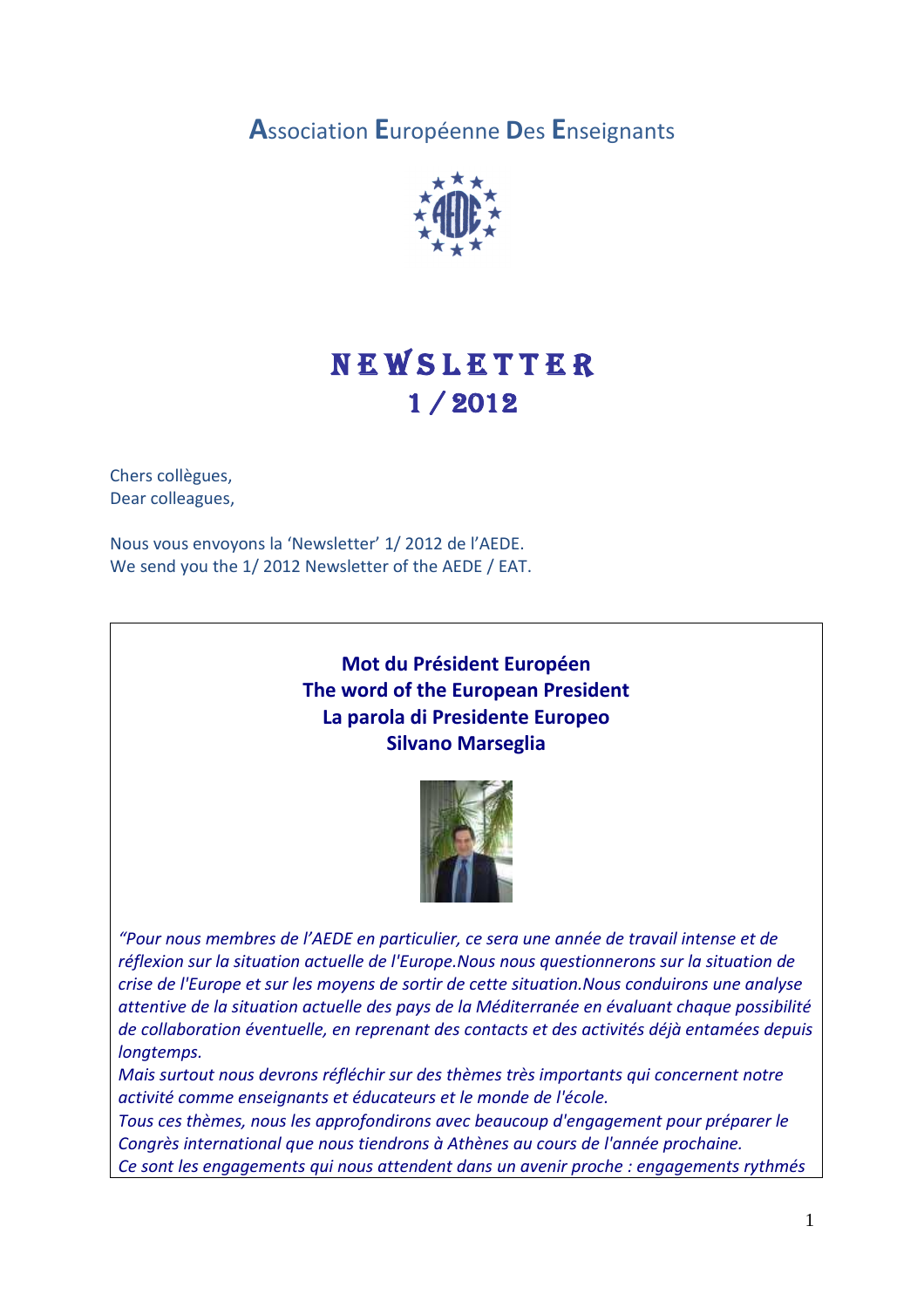*par des objectifs bien précis qui sont ceux que nous connaissons tous, contribuer à un monde meilleur, dans la continuité des actions entreprises avec succès par ceux qui nous ont précédés.*

*῀*

*Particularly for AEDE, 2012 will be a year of deep work and reflection on the current situation in Europe.*

*We will question on the downturn situation in Europe and on the possibilities of overcoming it. We'll carry on a careful analysis on the situation of the Countries of the Mediterranean area, considering any kind of possibility to cooperate and get back to former activities. We should think about the most important issues concerning our work of teachers and educators and the school world.*

*These topics will be studied in deep, in preparation of the International Congress of AEDE that will be held in Athens next year.*

*These are the commitments that will keep us busy in next future: these commitments are articulated into precise and well-known objectives: to contribute for a better world, in continuity with actions successfully undertaken by the people who have come before.*

*In particolare per noi dell'AEDE sarà un anno di lavoro intenso e di riflessione sulla situazione attuale dell'Europa. Ci interrogheremo sulla situazione di crisi dell'Europa e sulle possibilità per venire fuori da questa situazione. Condurremo una attenta analisi sulla situazione attuale dei paesi del Mediterraneo valutando ogni possibilità di eventuale collaborazione riprendendo discorsi ed attività già avviate da tempo.*

*῀*

*Ma soprattutto dovremo riflettere su temi molto importanti che riguardano la nostra attività come insegnanti ed educatori ed il mondo della scuola.*

*Sono tutti temi, questi, che approfondiremo con molto impegno in preparazione del Congresso internazionale che terremo ad Atene nel corso del prossimo anno.*

*Sono questi gli impegni che ci attendono nel prossimo futuro: impegni scanditi da obiettivi ben precisi che sono quelli che tutti conosciamo di contribuire ad un mondo migliore, nella continuità delle azioni che hanno intrapreso con successo coloro che ci hanno preceduto.*

*Silvano*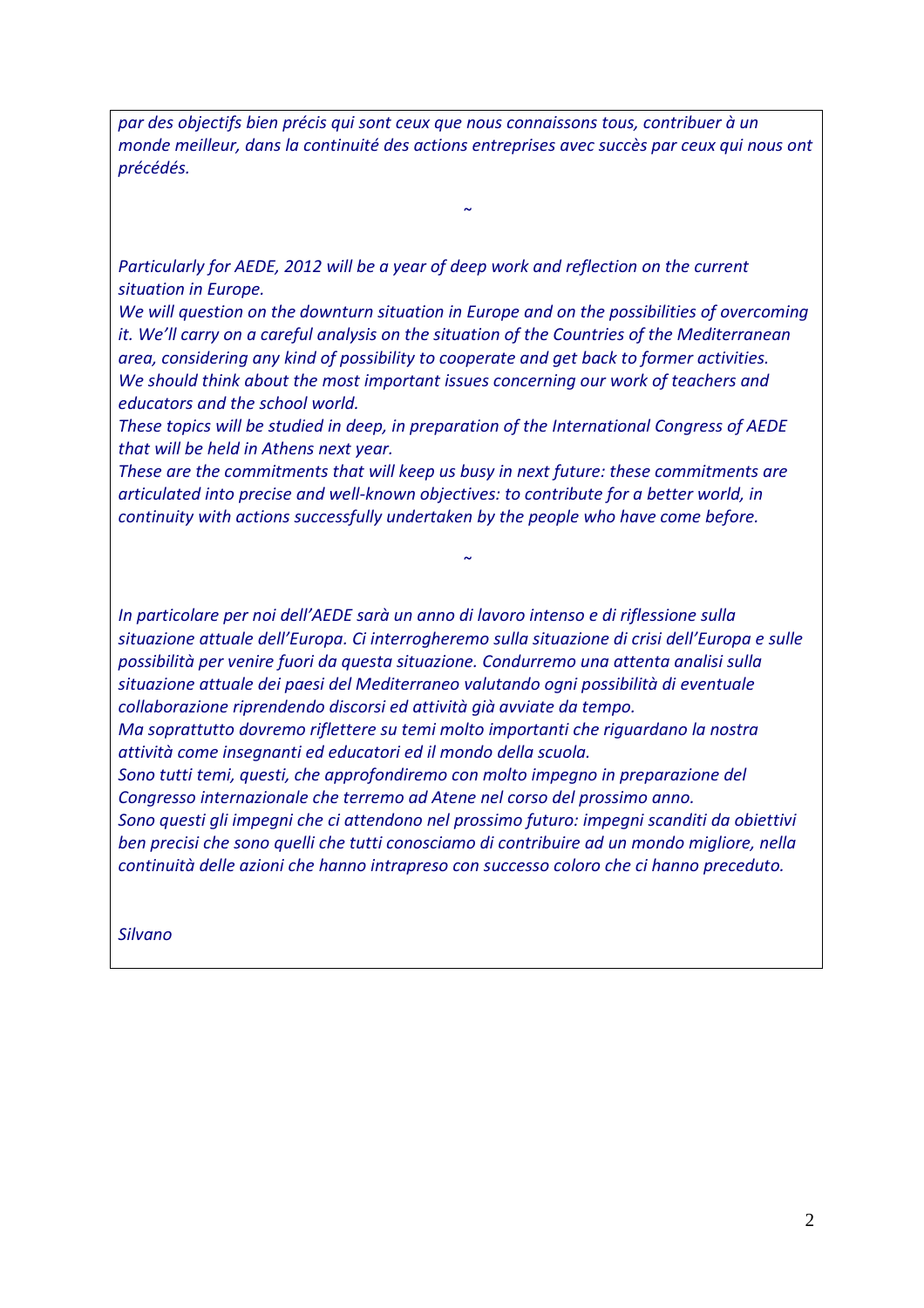# NOUVELLES ∫ NEWS

# *L'AEDE à La Commission Européene pour Education, Culture, Multilinguisme et Jeunesse*



*Androulla Vassiliou, Commissaire européenne pour La commission Européene pour Education, Culture, Multilinguisme et Jeunesse reçoit Silvano Marseglia, le Président, Jean-Claude Gonon, le Secrétaire Général et Hugo Ramon, le secrétaire Général adjoint De L' Association Européenne des Enseignants (AEDE).*

*Silvano Marseglia a présenté l'association et remis à Mme la Commissaire un document préparé pour la rencontre, résumant les objectifs de notre association, son histoire et ses plus récentes prises de positions.*

*Madame Vassiliou a manifesté son intérêt et a dit qu'elle accueillerait favorablement une demande de participation au Congrès de l'AEDE.*

*Cette rencontre ouvre une ère nouvelle de collaboration fructueuse, et elle est représente une reconnaissance pour tous les militants de nos sections nationales et un encouragement à poursuivre et développer notre engagement.*

*http://ec.europa.eu/avservices/photo/photoByReportageNews.cfm?rid=6569&sitelang=fr*

*Androulla Vassiliou, Member of the EC in charge of Education, Culture, Multilingualism and Youth receives Silvano Marseglia, President, Jean-Claude Gonon, General Secretary and Hugo Ramon, Vice-Secretary General of European Association of Teachers (AEDE) Silvano Marseglia introduced our association and handed over the Commissioner a document prepared for the meeting summarizing the objectives of our association, its history and its more recent points of view .*

*Mrs Vassiliou has expressed her interest and said she would welcome a request to participate in AEDE Congress.*

*This meeting can open a new era of fruitful collaboration, and is a recognition for all militants of our national sections and an encouragement to continue and expand our commitment! http://ec.europa.eu/avservices/photo/photoByReportageNews.cfm?rid=6569&sitelang=fr*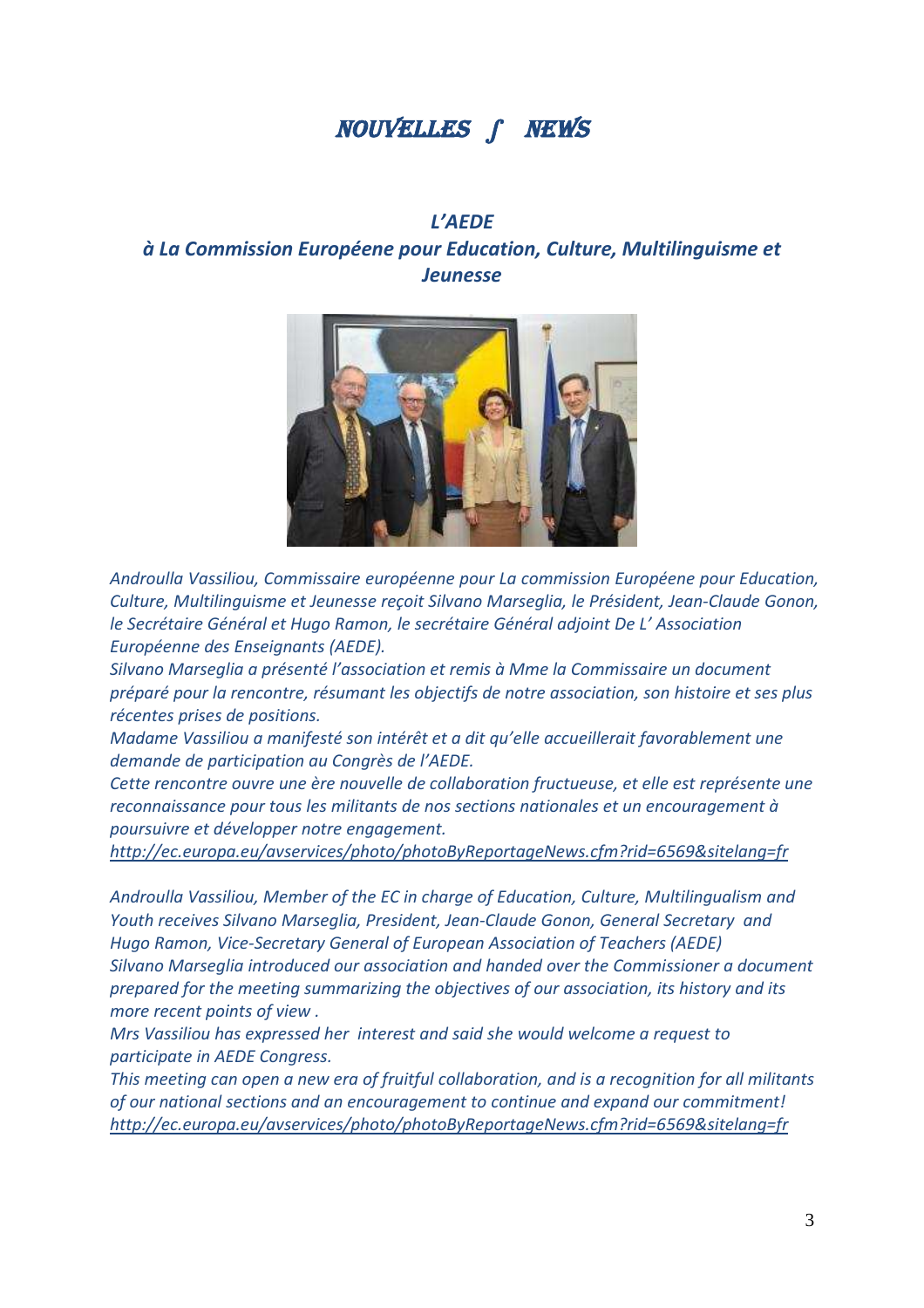## **STRESSLESS PROJECT**

**Do you feel stressed? Do you work in an institution, where stress dominates? Would you like to know more about work-related stress? Welcome to the website of the STRESSLESS project!**

The project recognizes the need to develop solutions to work related stress, especially within the education area. The objective of the STRESSLESS project is to develop and evaluate useful content with an international perspective to fight educators' and education institutions' stress.

Initiated in November, 2010 and with duration of 2 years, the STRESSLESS project is a Grundtvig initiative, co-funded by the European Commission as part of the Lifelong Learning Program.

The project activities include the development of a practical guidebook, which describes interventions against work-related stress. The consortium consists of 8 organizations, which include 2 associated partners represented from the following 9 countries: Belgium, Czech Republic, Greece, Holland, Latvia, Portugal, Slovenia, Switzerland and United Kingdom. **Contact us to know how you can participate in this project! Follow us also on Facebook.** http://www.spi.pt/stressless/index.html

**Vous vous sentez stressé ? Vous travaillez dans une institution où le stress règne ? Vous aimeriez en savoir plus sur le stress dû au travail ? Alors soyez les bienvenus sur le site web du projet STRESSLESS !**

Le projet reconnaît l'importance de développer des solutions pour lutter contre le stress dû au travail, particulièrement dans le domaine de l'éducation. L'objectif du projet STRESSLESS est de développer et évaluer des éléments utiles dans la perspective d'un combat international contre le stress des formateurs et enseignants au sein des institutions éducatives.

Initié en novembre 2010 pour une durée de deux ans, le projet STRESSLESS est une initiative Grundtvig cofondée par la Commission Européenne en tant que partenaire du Programme d'Education et de Formation Tout au Long de la Vie.

Le plan d'action du projet inclut le développement d'un guide pratique décrivant les interventions envisagées pour lutter contre le stress dû au travail. Le consortium est composé de huit organisations qui incluent deux partenaires associés venant des neuf pays suivants : la Belgique, la République Tchèque, la Grèce, la Hollande, la Lettonie, le Portugal, la Slovénie, la Suisse et le Royaume-Uni.

#### **N'hésitez pas à nous contacter pour savoir comment vous pouvez participer à ce projet! Suivez-nous aussi sur Facebook.**

http://www.spi.pt/stressless/index\_FR.html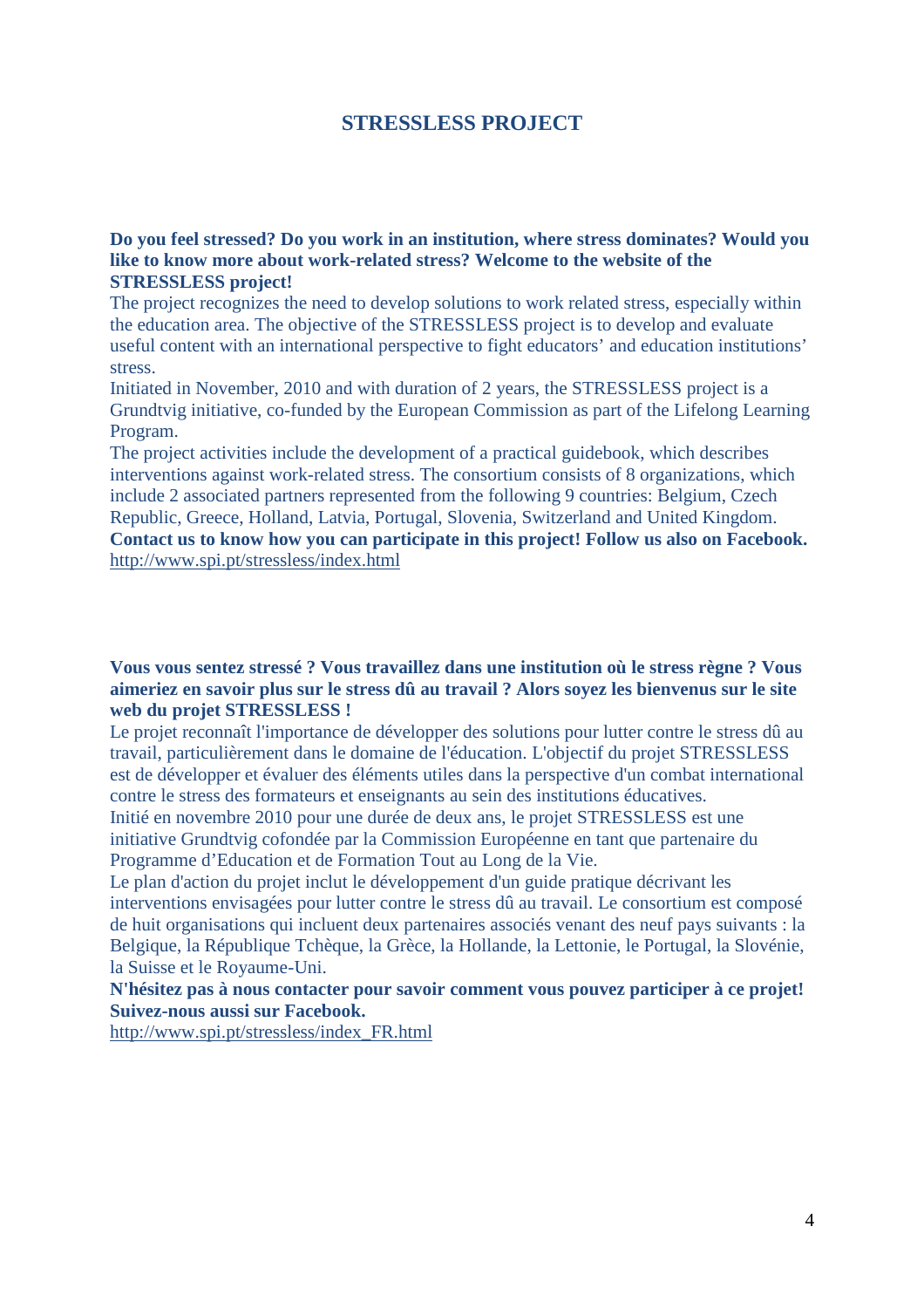# **ELICIT European Literacy and Citizenship Education PROJECT**

**ELICIT** is a three-year long Comenius multilateral project, which is devised to provide a Reference Framework of the competences, knowledge and skills necessary to teach European Citizenship Literacy. It is based on a transdisciplinary approach, and will offer not only a *Portfolio* of the European Citizen, but provide a *Database* of existing resources necessary to implement European Citizenship education in schools – primary and secondary –, and in Higher Education, including Initial Teacher Training.

As the first step, the list of the instruments will be completed and evaluated in real situations of teaching and teacher training.

Secondly, on the basis of the results of experimentation and evaluation the Framework, Database and Portfolio will be rewritten.

After that, the final version of Framework, Database and Portfolio of the European Citizen will be translated and published in the official languages of the Consortium.

The results will be disseminated through the websites of the consortium.



**Cordoba Elicit meeting (February 2012)** diversified environments.

Three public seminars are planned in the project to disseminate the rationale and the outputs.

The main aim of the project is to propose a sixth section of EUROPASS: "The European Citizen's Pass", and – if possible – to offer a Comenius Inservice Training Course in 2014 and 2015. The Consortium consists of partners from Belgium, France, Italy, the Netherlands, Hungary, Romania and Bulgaria. This combination of "older" and "newer" Member States representatives will definitely contribute to the definitionCitizenship Literacy and to the dissemination of the outcomes in highly

We should be especially proud that our organization is highly represented in this project. Among the partners there are the AEDE International and the National Sections of France, Romania, Bulgaria, Hungary and the Netherlands.

For AEDE, ELICIT project is of strategic importance since it will contribute to the promotion of active European citizenship. It will not only strengthen links between AEDE and schools, but also will facilitate the recognition of our Association by civil society across Europe.

> Irina Golubeva AEDE vice-president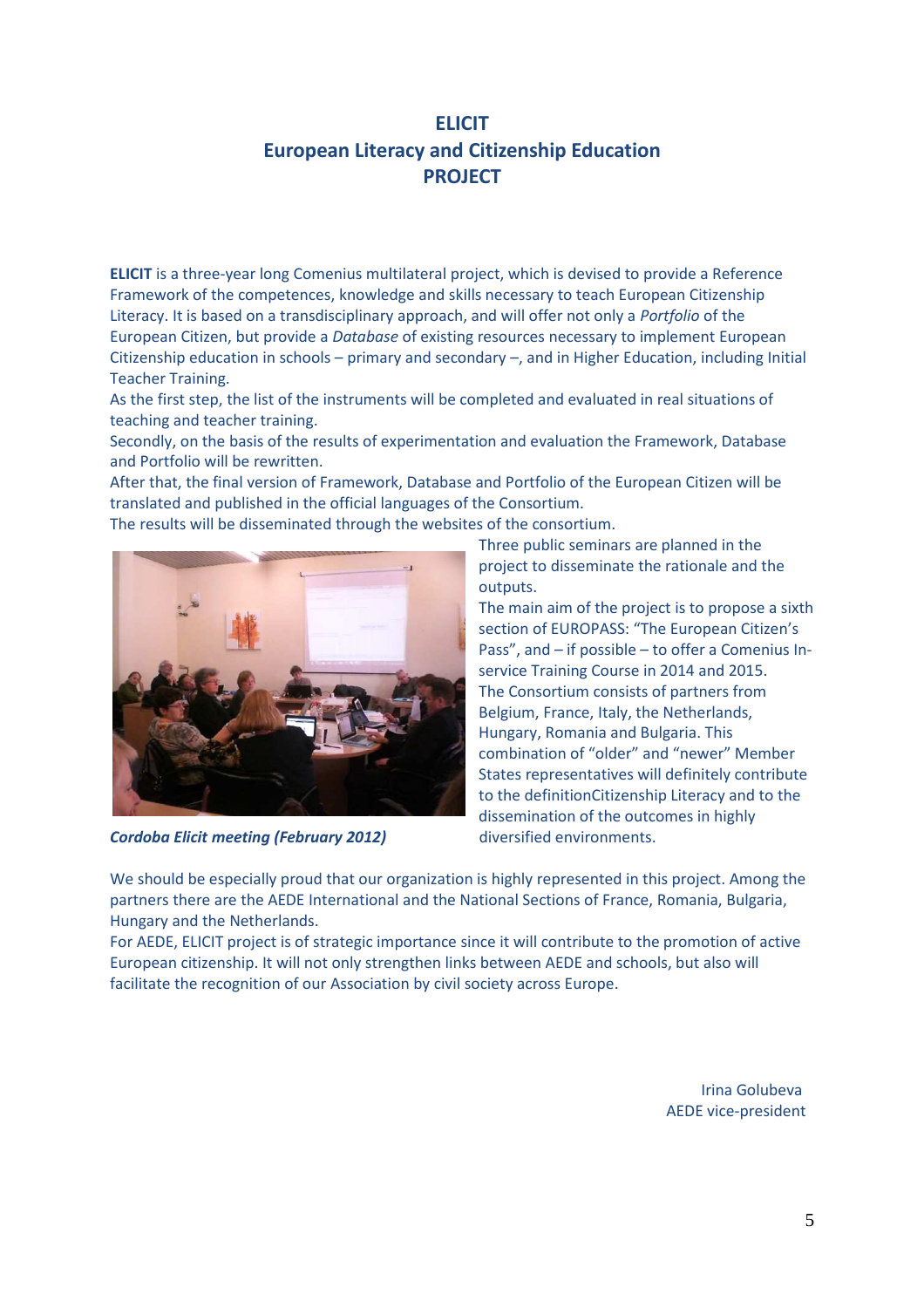# Info des sections

\*\*\*

#### *AEDE Pays-Bas*

*Le 18 janvier 2012 L'AEDE Pays –Bas a organisé en coopération avec le Collège Udens sa neuvième conférence annuelle concernant l'internationalisation dans le cadre de l'enseignement secondaire, conférence ayant le titre « En Europe, une Europe ». Plus d'une centaines d'enseignants a pris part à cet événement spécial qui a coïncidé avec le 25ème anniversaire de la création de la section*

*Hartelijk gefeliciteerd, AEDE- Nederland! Bon anniversaire, AEDE- Nederland!*



*néerlandaise.*

Le colloque **"La citoyenneté européenne, un enjeu éducatif, un défi des politiques territoriales"** organsé par l'AEDE France et

accueilli à Bordeaux par le Conseil régional d'Aquitaine a réuni plusieurs membres de différentes sections nationales de l'AEDE : des Pays Bas, de la Roumanie, de la Hongrie, de l'Italie, de la Pologne, de la Bulgarie qui ont participé avec leurs collègues de France, d'Espagne, de Suède à un événement qui s'est inscrit dans le cadre du projet ELICIT, sous la coordination de Marie-france Mailhos, Présidente de la section française de l'AEDE-France.

Alain Rousset, Président du Conseil Régional d'Aquitaine et

#### **AEDE France**



Président de la conférence nationale des Présidents de Régions, Antoine Godbert, Directeur de l'agence Europe Education Formation France, M. Nembrini, Recteur de l'Académie de Bordeaux et Sonia Dubourg-Lavroff, Directrice des Relations Européennes, Internationales et de la Coopération au ministère de l'éducation nationale ont présenté les projets d'intérêt européen concernant l'éducation et la formation de citoyens mieux préparés pour le marché de travail. Parlant du développement d'un espace de citoyenneté nouvelle en Europe, Catherine Lalumière



a suscité l'intérêt des participants, incitant aux débats. Le président de l'AEDE, Silvano Marseglia a mis en évidence les enjeux des mobilités européennes et internationales pour les

6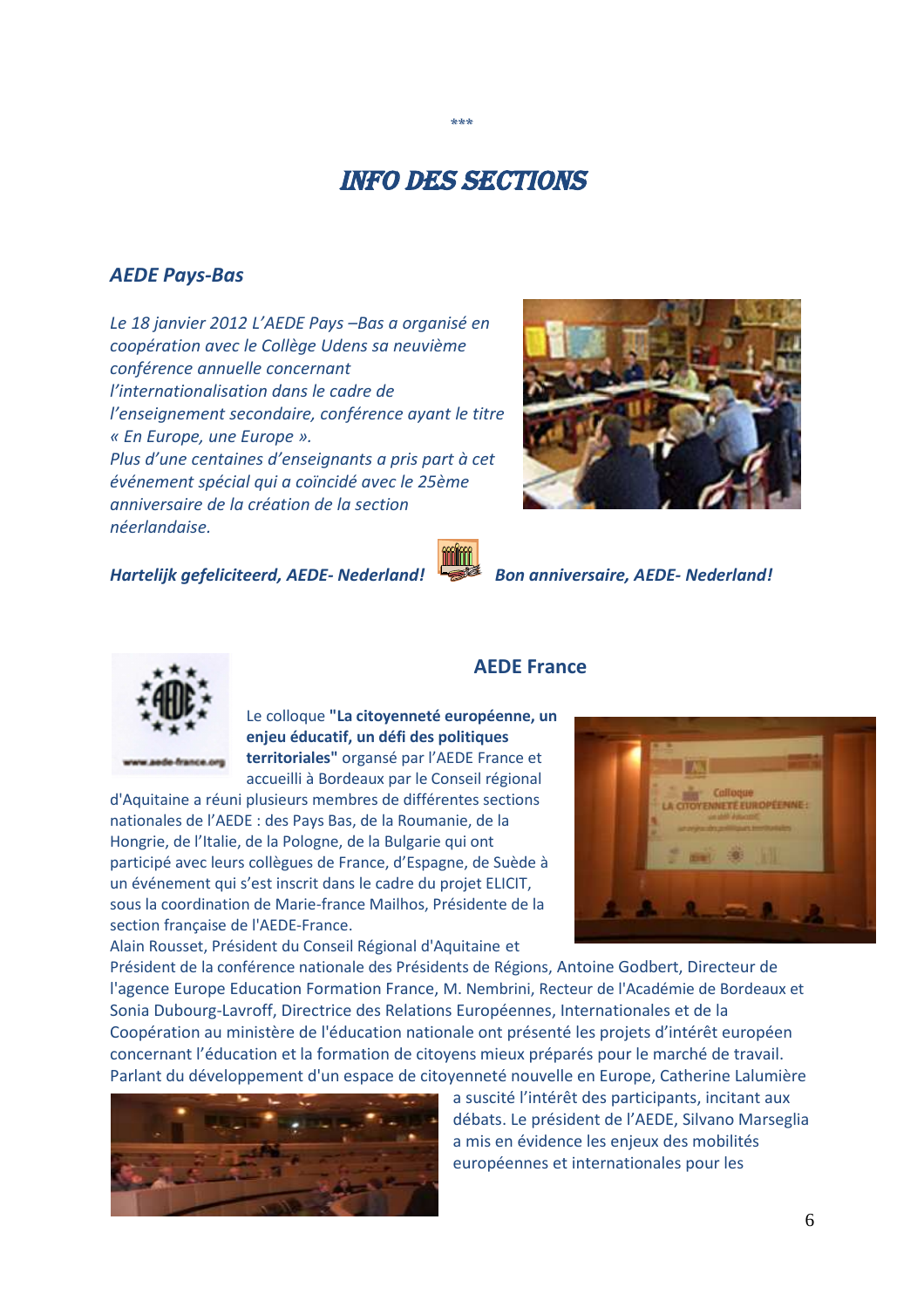enseignants mais aussi pour les apprenants et pour tout citoyen de l'Europe Unie. Dans son intervention de clôture, France Anita Garibaldi, Vice-présidente du Mouvement européen italien et membre de l'AEDE italienne a souligné l'importance décissive de l'éducation de l'école mais aussi des politiques éducatives mises en place pour bâtir une Europe solide et prospère, pour donner la chance à ses citoyens de vivre ensemble dans un climat de respect et de paix.

Grâce à nos collègues qui ont pris en charge l'organisation de cet événement d'exception Marie-france Mailhos, présidente de l'AEDE France et Vincent Gorse, vice-président de l'AEDE France et membre élu au Comité européen de l'AEDE, cette rencontre s'est avérée une occasion parfaite pour une relance d'enthousiasme et d'espoir pour les enseignants européens si éprouvés ces derniers temps, et aussi un appel à la coopération et à l'amitié.

> Elvira Tocalachis, Secrétaire générale adjointe AEDE

### **AEDE Bulgaria**

### **Visit to Sofia, Razgrad and Veliko Turnovo courtesy of AEDE Bulgaria 20 – 27 August 2011 - Rod Holmes AEDE UK Section**

Sofia, during the Neolithic period some 5000 yrs ago, began as 2 settlements around numerous hot and cold mineral springs, which still run today. Previously called Serdica and Sredets, Sofia is ancient, some 1700 yrs older than Brussels and older than Rome.

Terry Randall's enthusiasm for the city is infectious. (see: Sofia – the History of Europe,

http://sofia.fivestarmedia.eu) 'I am a Sofian. Sofia is my city. This city's European atmosphere, its Mediterranean spirit makes me feel Celtic, Roman, Thracian, Hellenic, but above all I feel cosmopolitan. Sofia is ancient, but it hasn't grown old, it has grown extremely

wise, like the translation of its name from the Greek, *God's wisdom*.' Constantine the Great chose to live in Serdica and would certainly have enjoyed Sofia's many unpretentious cafes and restaurants you find today which provide excellent relaxing venues for eating and drinking. One particularly memorable 'book-cafe' allowed us to browse and read (in Bulgarian) the likes of Sartre and Camus while drinking excellent Colombian coffee. The cafe owner did not object when no purchase was made!

In Bankya, during my first evening in Sofia, a concert by Iliya Lukov was an inspirational experience. Young and old joined in

spontaneous, joyful dancing. Thanks to my hosts for introducing me to the popular 'Banitsa,' and other traditional Bulgarian cuisine. Thanks also for showing this inexperienced traveller

how to navigate Sofia's inexpensive train and bus system to find lovely parks, cosy cafe's and relaxing restaurants. (one Lev buys a bus ticket from any of the numerous street vendors) A statue to two brothers, Saints Cyril and Methodius, stands in front of the National Library. The story of how they created the







7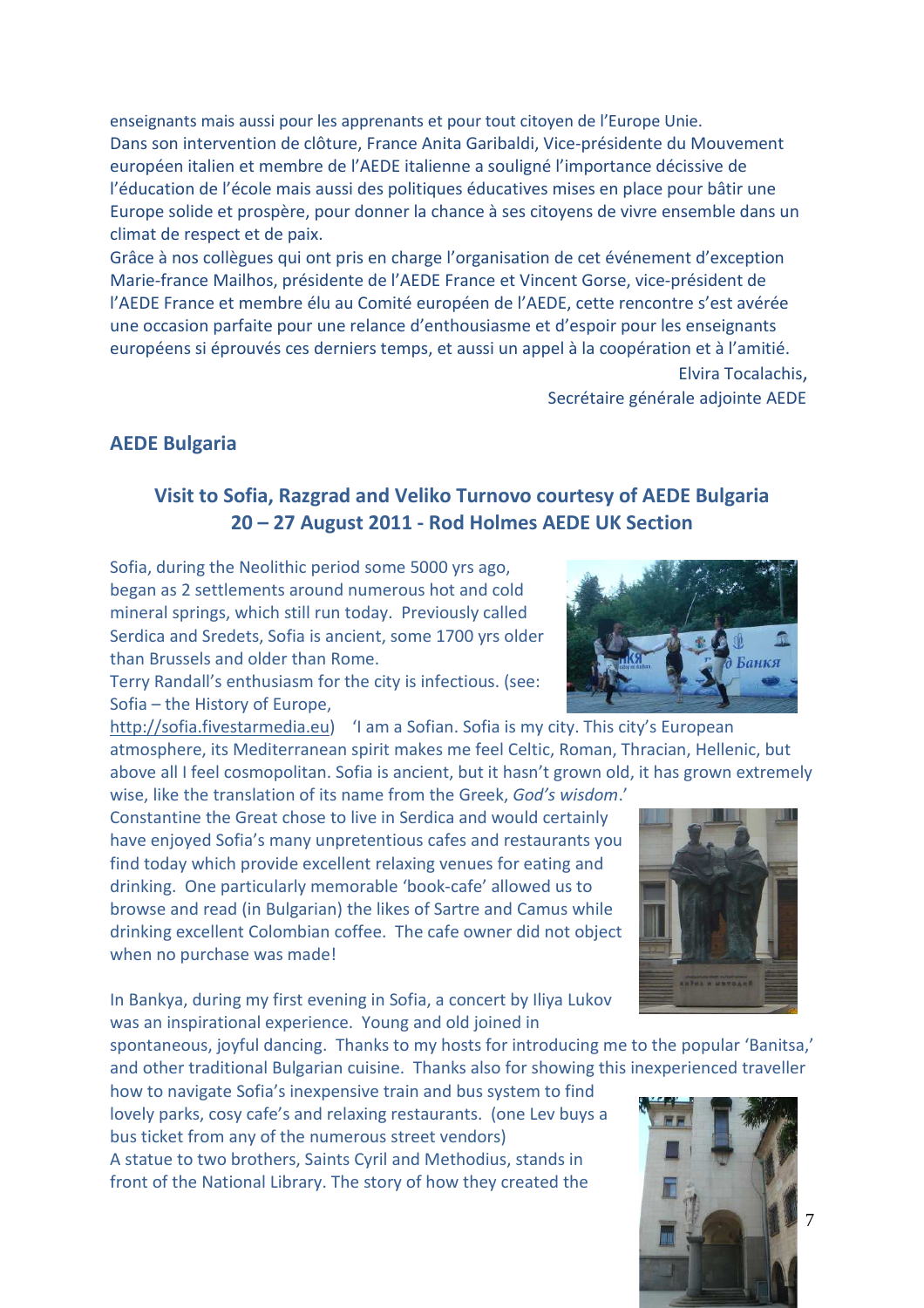Cyrillic alphabet was explained during a (free) 3 hour walking tour conducted by Misha, one of the many enthusiastic interested local student guides. http://www.freesofiatour.com/ Amongst other things discovered during the tour was the St. George Roman Rotunda dating from the 4th century and St. Alexander Nevsky Cathedral, one of Sofia's primary symbols and a major tourist attraction. The Square of Tolerance is a unique place in Sofia - within less than 300 meters, you can see temples from the world's four major religions: a mosque, a synagogue, a Catholic cathedral, and an orthodox church.

More contemporarily, we found the popularly named suicide balcony,' for the unfortunate

Finance Minister who gets things wrong - Misha did not say whether or not it had actually been used! She begins studying for a PhD at the London School of Economics in September. Thank you, Misha, for your fascinating, informative tour of Sofia, and good luck! Heading northward from Sofia to visit Razgrad for the annual Yoghurt Festival, we travelled by comfortable coach, passing industrial enterprises abandoned after the fall of socialism, and seemingly endless forests and eye-

catching sunflower farms and small towns. For 20 Leva we travelled for 5 hours with stops, across what seemed the entire country to arrive in Razgrad, built upon the ruins of the ancient Roman town of Abritus in North East Bulgaria with its substantial Turkish population. Surrounding Razgrad's town square one finds many pleasant cafes and restaurants where one can sit, eat, drink and watch whatever is going on – in our case, traditional international folk singing and dancing. Blissful indeed! It was during the display that the intrepid traveller had his first lesson in the intricate foot work involved in Bulgarian traditional dancing. http://www.visitbulgaria.net/en/razgrad/news/yogurt\_fair.html

Then, on to Veliko Turnovo, an educational centre and the original capital city of Bulgaria. The old part of the city is situated on three hills, Tsarevets, Trapezitsa and Sveta Gora above

the winding Yantra river. We stayed two nights at the pleasant multilingual guest house, Stambolov,

(www.hotelstambolov.com/EN/index.php), a short walk from the impressive remains of the medieval fortress, Tsarevets. The fortress is illuminated nightly by a spectacular light show, best viewed from a nearby cafe. Hint: arrive early to ensure an outside table! (http://en.wikipedia.org/wiki/Tsarevets) The castle served as Bulgaria's primary fortress from 1185 to 1393 and housed the royal and the patriarchal palaces.

Turnovo is home to a burgeoning migrant population, some from the UK. We returned to Sofia to attend the final session of the International Folklore Festival in the National Palace of Culture. The following day, 27 August, I departed by bus (1 Lev), for Sofia Airport and, regretfully, for London.

Thanks to Stefka (AEDE Bg), Sasho and Aneta for making the trip to Bulgaria possible and so enjoyable.



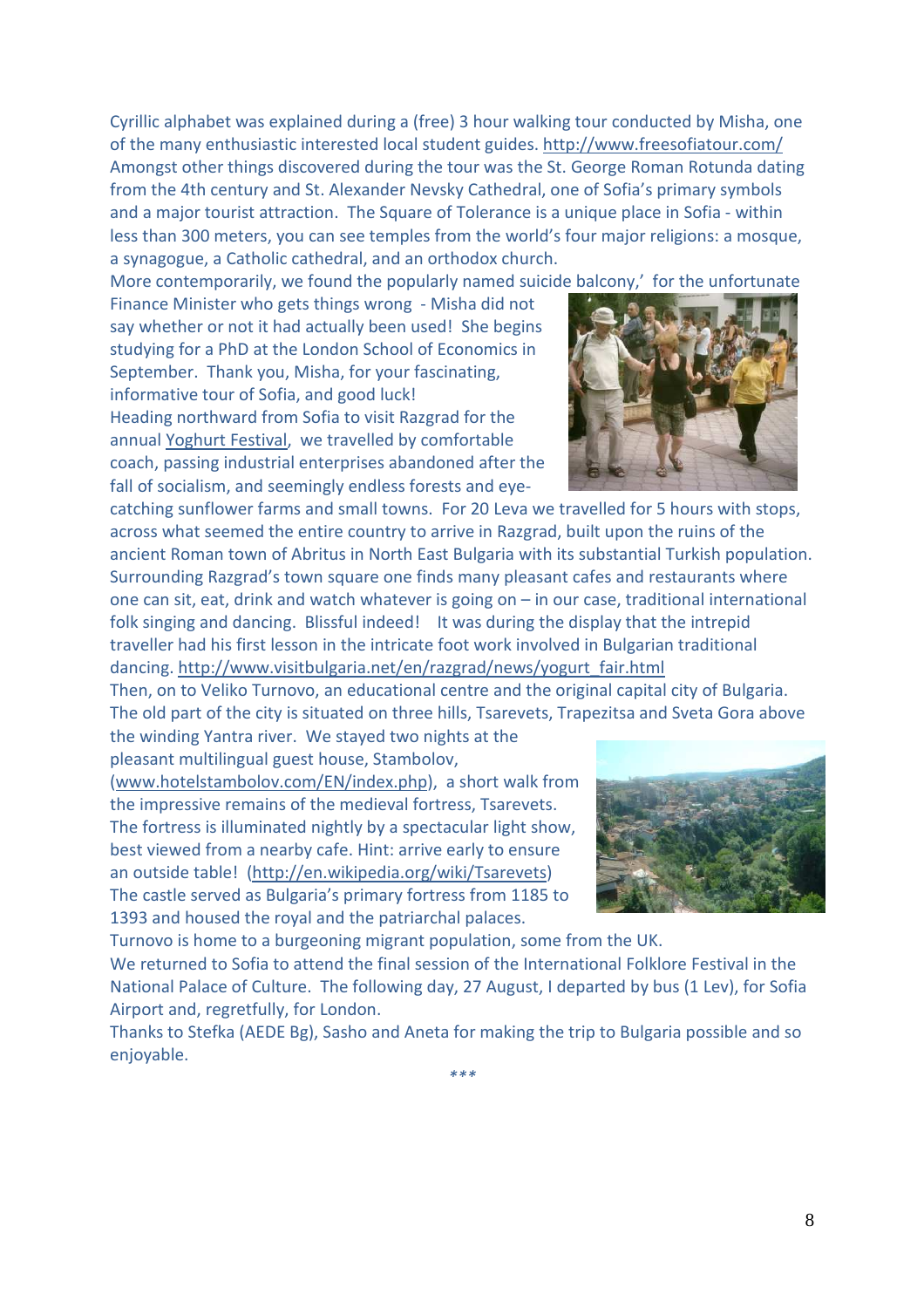## **Czech Republic**

#### **Innovative Education Forum Czech Republic 2011**

*International Czech-Polish* school *project*

The international Czech – Polish project released by the Ministry of Foreign Aff airs of **the** Czech Republicwithin the Czech – Polish forum programme

## *Project Title***:** *Lost and Found* **Destinies. The** *Memento* **of T***wo* **W***orld* **W***ars for the Young*

#### *Generation in the 20th Century.*

The project was organized by the College of Commerce, Services and Business in České Budějovice, the Czech Republic

Polish partner: Zespoł Szkół Ekonomicznych im. Jana Pawła II w Gorlicach



*Przemysl, Poland, a statue of Svejk in the local square*





*\*\*\**

# **AGENDA**

**§** En avril 2012 aura lieu le Congrès de l'AEDER, la section roumaine de l'AEDE à Sinaïa, en Roumanie.

SINAIA, 122km from Bucharest, Just an hour from Bucuresti by train is famed for its magnificent mountain scenery and royal castle. Originally the preserve of a few hermits and shepherds, then an exclusive aristocratic resort, it is nowadays full of holidaymakers here to walk or ski in the dramatic Bucegi mountains. he city is situated approximately 60 km northwest of Ploiesti and 50 km south of Brasov, in a mountain area, just east of the Bucegi Mountains, which are very popular among outdoor

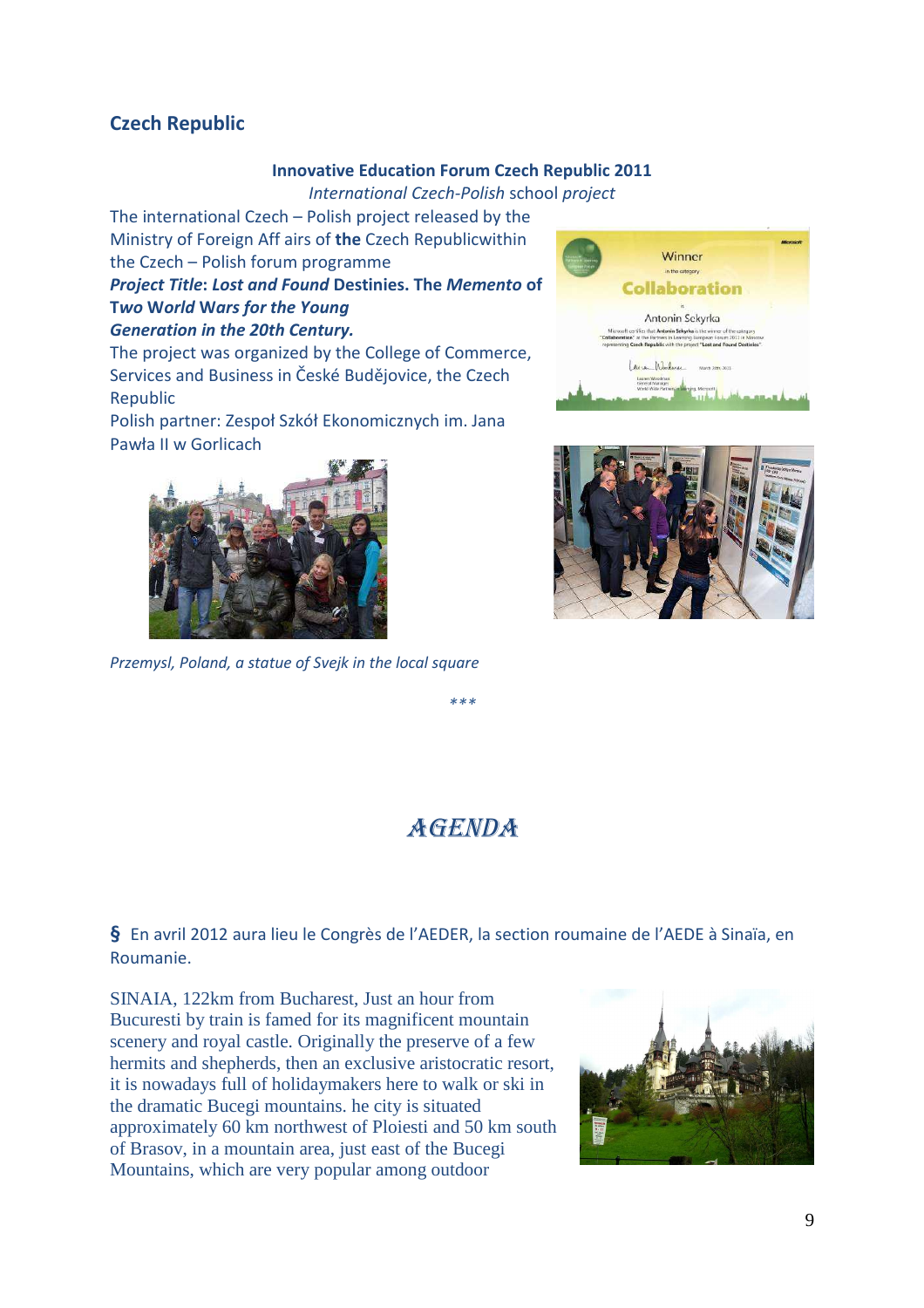enthusiasts and mountain sport-passionates from all over the world.

Among Sinaia's major attractions, aside the already reminded Peles Castle, there is Pelisor Castle, a small castle within Peles Castle's park, built at the will of Carol I, to serve as home for heirs Ferdinand and Maria, Sinaia Monastery, George Enescu Memorial House and Nicolae Iorga's villa.

**§** The European studies programme www.european-studies.org invites new schools to participate in one of three conferences in March 2012 in N Ireland. Details of the conferences are on the website along with application forms to join the programme or contact office@esp.dnet.co.uk

Also on the home page you can download free resources including new updated version of "Journey through Europe", a well received teaching resource with lesson plans for teaching European citizenship classes.

#### **§** Le CAVILAM: **Le certificat de capacité à l'enseignement du français langue étrangère** du CAVILAM est proposé pour la première fois en 2012.

Il atteste que le candidat maîtrise les compétences pédagogiques et les connaissances linguistiques nécessaires à l'enseignement du français langue étrangère. Renseignements : info@cavilam.com et sur le site internet : www.cavilam.com

#### **§ EMI Training Academy, 20-26 February 2012 in Brussels**

**The European Movement International (EMI) Training Academy is a course for students interested in EU affairs who want to broaden their knowledge and learn about the reality of working in Brussels,** be it in the Institutions, lobbies or NGOs. It is a unique occasion to leave textbooks and classrooms and to meet professionals, visit the Institutions and discover Brussels.

To register or for more details: mljacquemin@europeanmovement.eu or visit the Training Academy web site.

**§** The European Centre for Modern Languages (ECML) of the Council of Europe ;the Winter 2011/Spring 2012 issue of the **European Language Gazette** is now online:



Le Centre européen pour les langues vivantes (CELV) du Conseil de l'Europe :le numéro d'Hiver 2011/Printemps 2012 de la **Gazette européenne des langues** est disponible en ligne:http://www.ecml.at/Portals/1/gazette/gazette-18-E.htm

**§ European awareness and mobility projects for schools.** ForMoove is a brand-new training course designed to equip teachers and other school staff with the knowledge and skills to get their school involved in European mobility projects.

For more information: www.formoove.eu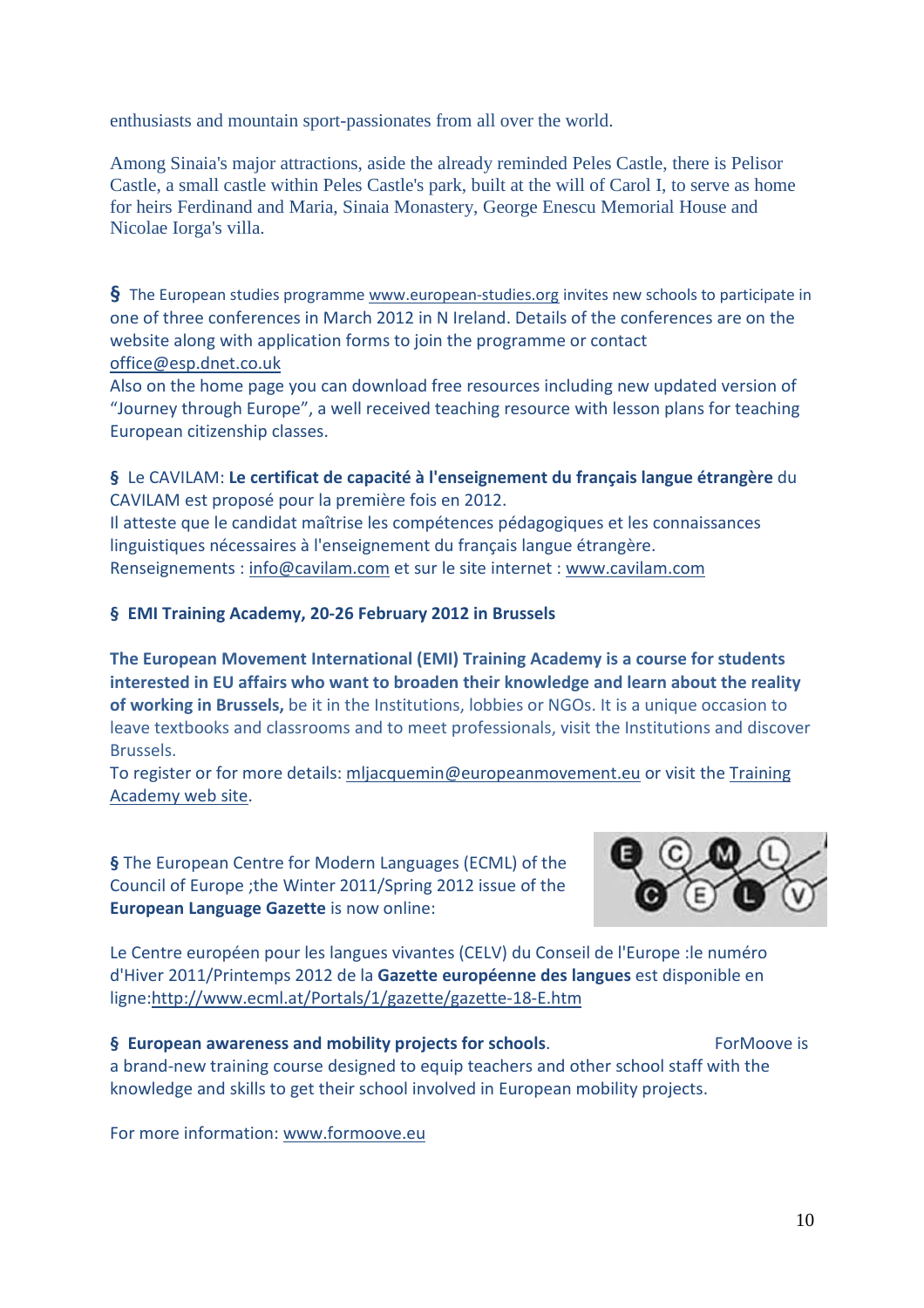#### **§ Projets de mobilité et ouverture européenne des établissements scolaires**

ForMoove est une formation inédite s'adressant aux enseignants et plus largement à l'ensemble du personnel éducatif qui a pour but d'approfondir les connaissances et de développer les compétences nécessaires pour participer à des projets scolaires européens de mobilité. Projets de mobilité et ouverture européenne des établissements scolaires

Session en français : 25 – 29 juin 2012; Session en anglais : 9 – 13 juillet 20



**Books /Livres**

**Du Conseil de l'Europe From the Council of Europe**





Former les enseignants au changement – La philosophie du programme Pestalozzi du Conseil de l'Europe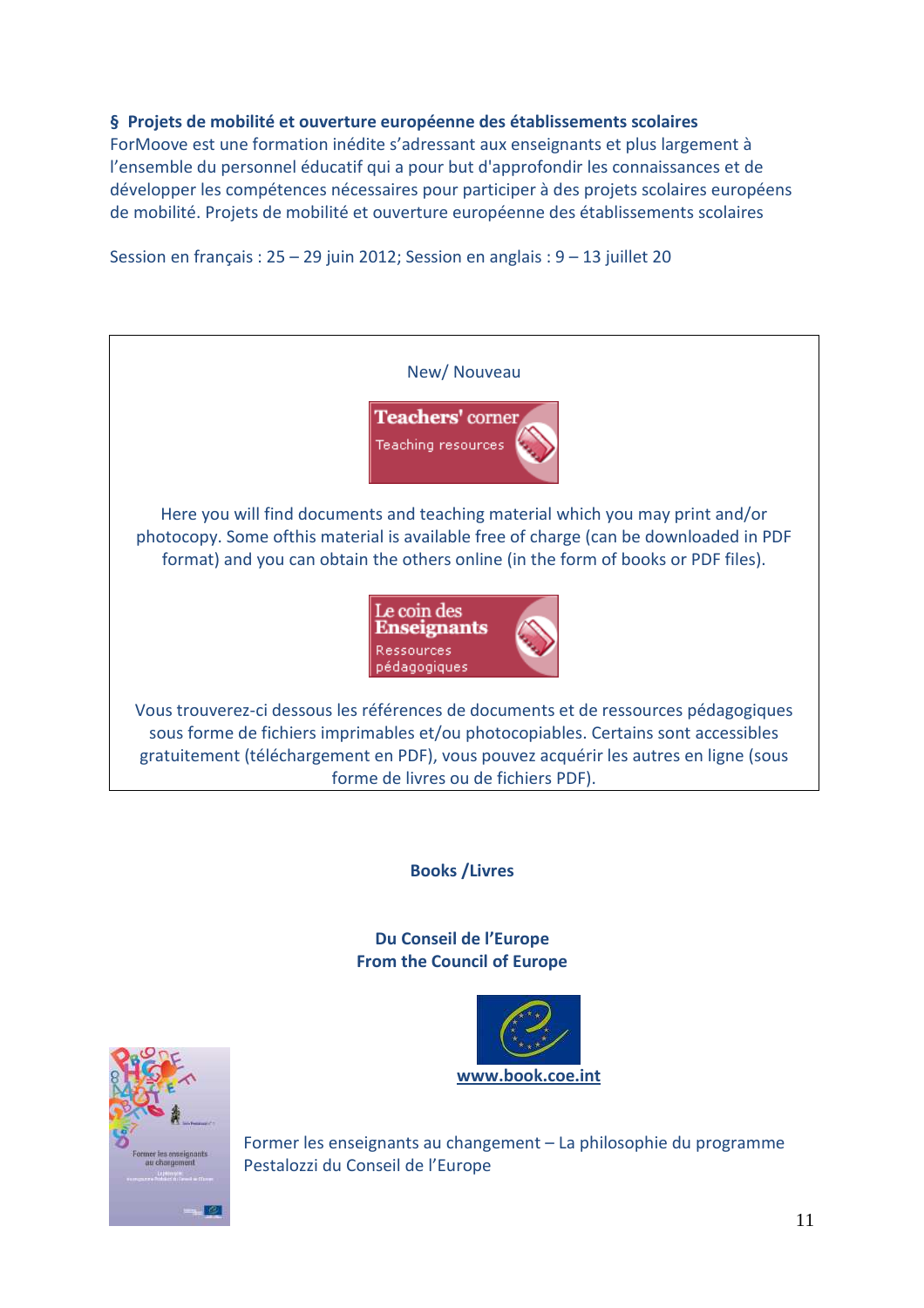http://www.coe.int/t/dg4/education/pestalozzi/Source/Documentation/Pestalozzi1\_Teache rEducationForChange\_EN.pdf

\*\*\*



Guide pratique pour l'éducation à la citoyenneté mondiale publié par le Centre Nord-Sud

http://www.coe.int/t/dg4/nscentre/GEguideline\_presentation\_en.asp

\*\*\*

\*\*\*



European Development Education Monitoring Report http://www.coe.int/t/dg4/nscentre/GE/DE\_Watch.pdf



101 modèles de bonnes pratiques sur l'éducation aux droits de l'homme, l'éducation à la citoyenneté démocratique, l'éducation au respect et à la compréhension mutuels en provenance d'Europe, d'Amérique du Nord et de l'Asie centrale. Destinées aux établissements d'enseignement primaire et secondaire, y compris les instituts de formation des enseignants, l

Une version PDF du recueil est disponible. Cliquez sur le lien suivant pour le télécharger

http://www.coe.int/t/dg4/education/edc/Source/Pdf/Downloads/78011%20FRA%20Compe ndium%20Recueil%20de%20bonnes%20pratiques.pdf